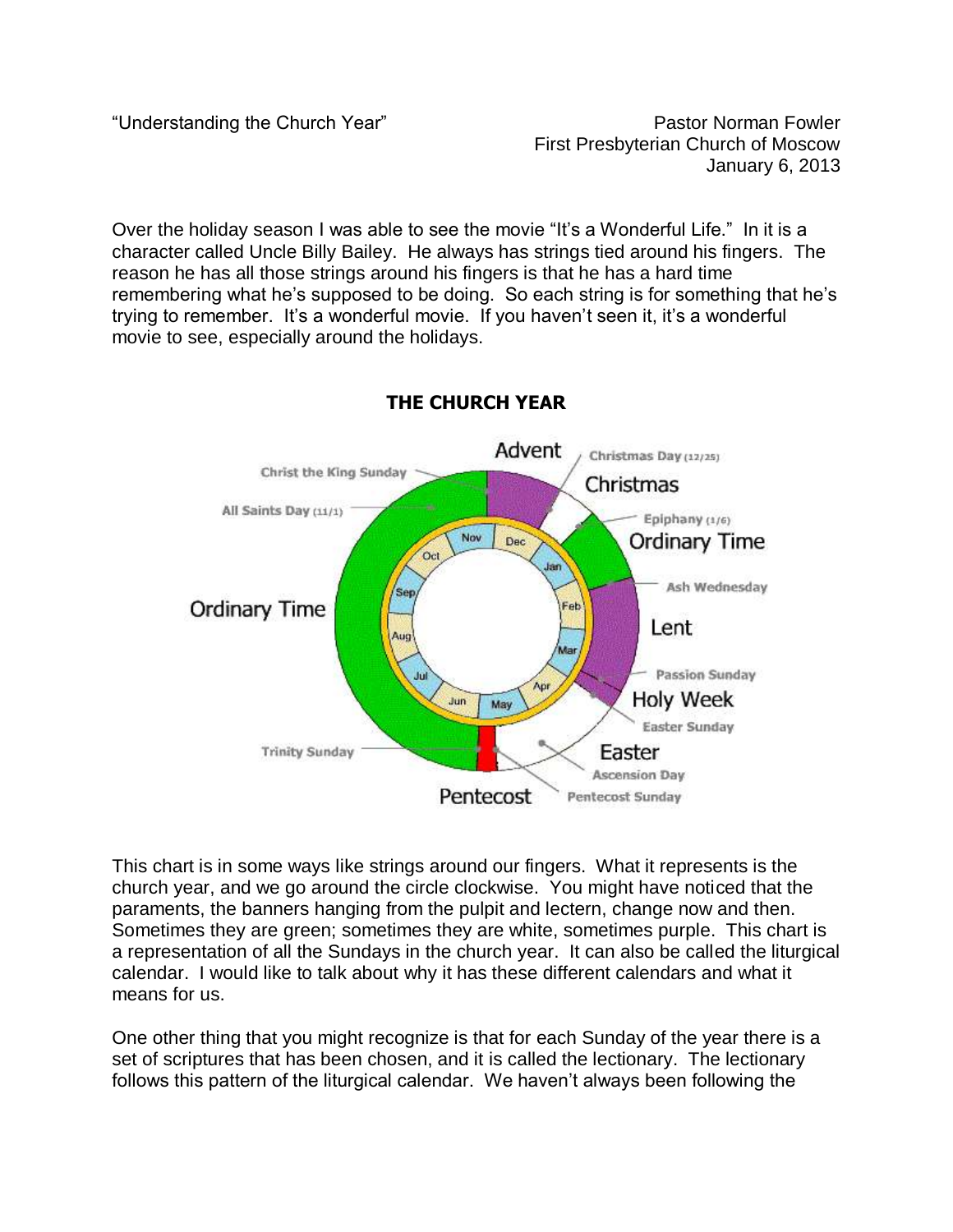lectionary recently, but it's a way of helping us get through a lot of scripture over the course of a year and enter into particular parts of the year.

One of the interesting things about the church year is that it doesn't start today. It actually started in December, on the First Sunday in Advent. You notice that we start with a purple section for Advent, then we have Christmas and Epiphany, which are white. Then we have a time called Ordinary Time, green. Then we go into another purple time, which is Lent, followed by white for the Easter season. This red one is Pentecost, then we go into a long time of green, which is Ordinary Time.

There are a couple of things about ordinary time. It comes from the word *ordinal*, which means simply "to count." I'm guessing that *ordinary*, as we use it today, comes from the fact that they used it in the liturgical calendar for the time that wasn't special. It was ordinary, or ordinal—time just to count off until the next holiday.

So that's the framework around the church year, but why do we have it? Why have all these different colors and follow these different seasons? One reason is, it's our way of remembering. It helps us remember important things in Jesus life: his birth, his death and resurrection, the beginning of the church. There are special Sundays like Christ the King Sunday at the end of the church year, Transfiguration Sunday right before Lent, and Trinity Sunday right after Pentecost. It helps us remember different parts of Jesus' life. As we go into ordinary time, it takes us into the teachings, so it's the time when we follow what Jesus did.

I think there's a particular way that this church year works if we think about the Christian life. I think it is in some ways a description of the Christian life. We start with Advent, and if you have read the lectionary texts for Advent, there is all this stuff about the end of the world. We don't usually like that because we are looking towards Christmas. The reason I think it fits with the Christian life is that those are the times when we are in a sense of real doubt, before we even know Christ. The world can look like it's ending. It's full of struggle and strife. In a way, that's what Advent is about. It's recognizing that struggle and strife, and then something incredible happens. We meet Christ, born to us on Christmas. So not only do we remember Christ being born all those years ago, but how he was born in us, to us, as we encountered Christ.

Then there is this special time, the twelve days of Christmas, which are those days where we just live in that joy of Christ's birth. Then we realize that we want to live this faith out. We want to try to follow Jesus, so we have this ordinary time. It's a short ordinary time. It's that initial time when we are full of energy and we are motivated to follow Christ.

Then we get to the beginning of Lent. What do you often do when you get to Lent? Give something up. That's what happens, I think. We are full of excitement about being a Christian and then we realize that we have to start giving things up. Our life really has to change. It's different. So we enter into this time of introspection and, I would even